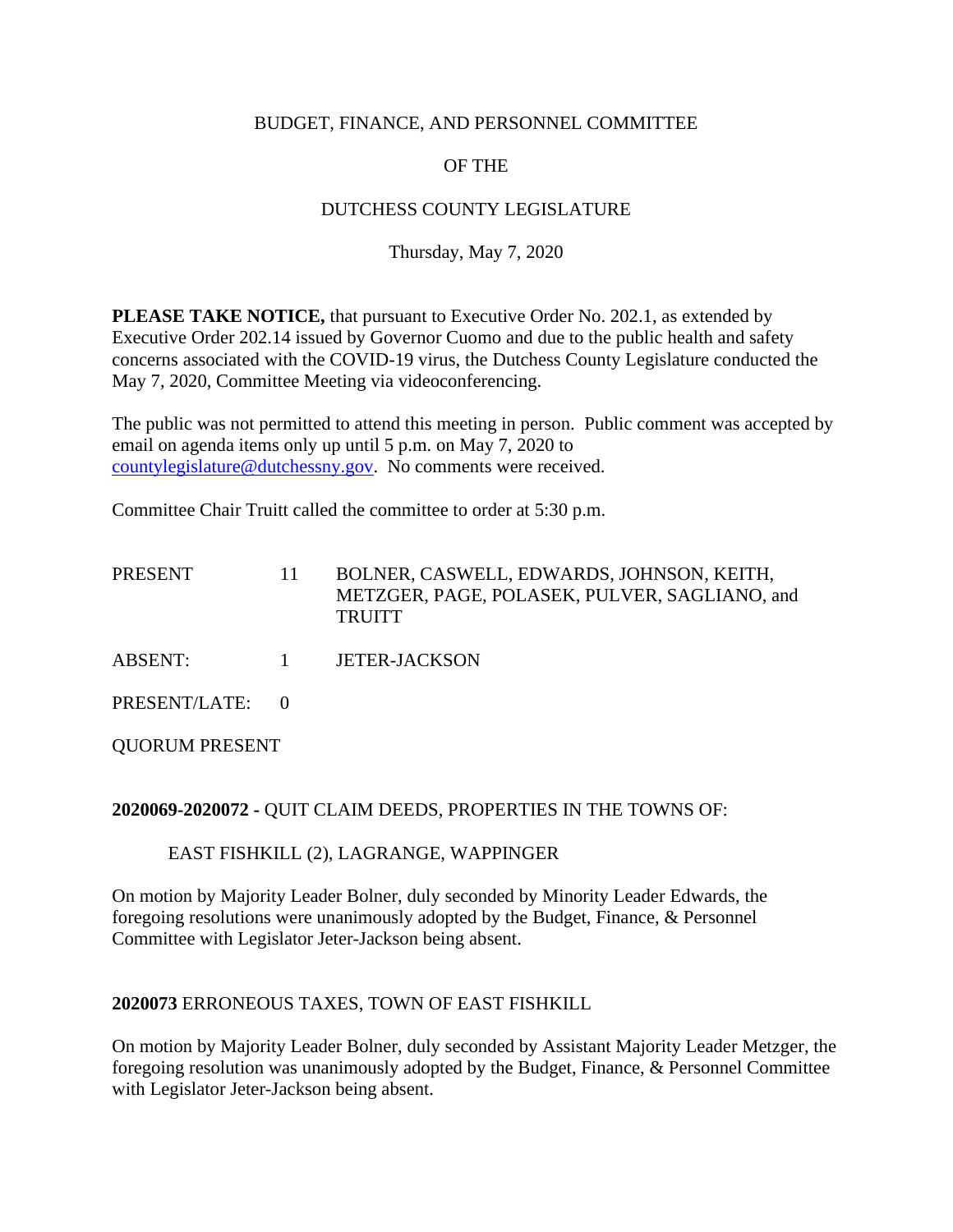## **2020074** MORTGAGE TAX APPORTIONMENT PERIOD: OCTOBER 1, 2019 THROUGH MARCH 31, 2020

On motion by Majority Leader Bolner, duly seconded by Assistant Majority Leader Metzger, the foregoing resolution was unanimously adopted by the Budget, Finance, & Personnel Committee with Legislator Jeter-Jackson being absent.

### **2020075** AUTHORIZATION TO ACQUIRE A FEE ACQUISITION FROM JOSEPH AND ELLEN GULLO, IN CONNECTION WITH THE INTERSECTION IMPROVEMENTS TO OLD HOPEWELL ROAD (CR 28)/ALL ANGELS HILL ROAD (CR 94) IN THE TOWN OF WAPPINGER (PIN 8758.71)

On motion by Majority Leader Bolner, duly seconded by Assistant Majority Leader Metzger, the foregoing resolution was unanimously adopted by the Budget, Finance, & Personnel Committee with Legislator Jeter-Jackson being absent.

## **2020076** AUTHORIZING AMENDMENT OF FUNDING UNDER THE TRADE ADJUSTMENT ACT

On motion by Majority Leader Bolner, duly seconded by Assistant Majority Leader Metzger, the foregoing resolution was unanimously adopted by the Budget, Finance, & Personnel Committee with Legislator Jeter-Jackson being absent.

**2020077** AUTHORIZING GRANT AGREEMENT WITH NATIONAL ASSOCIATION OF COUNTY AND CITY HEALTH OFFICIALS (NACCHO) AND AMENDING THE 2020 ADOPTED COUNTY BUDGET AS IT PERTAINS TO THE DEPARTMENT OF EMERGENCY RESPONSE

On motion by Majority Leader Bolner, duly seconded by Assistant Majority Leader Metzger, the foregoing resolution was unanimously adopted by the Budget, Finance, & Personnel Committee with Legislator Jeter-Jackson being absent.

**2020078** AUTHORIZING GRANT AGREEMENT WITH NEW YORK STATE DIVISION OF HOMELAND SECURITY AND EMERGENCY SERVICES AND AMENDING THE 2020 ADOPTED COUNTY BUDGET AS IT PERTAINS TO THE DEPARTMENT OF EMERGENCY RESPONSE

On motion by Majority Leader Bolner, duly seconded by Assistant Majority Leader Metzger, the foregoing resolution was unanimously adopted by the Budget, Finance, & Personnel Committee with Legislator Jeter-Jackson being absent.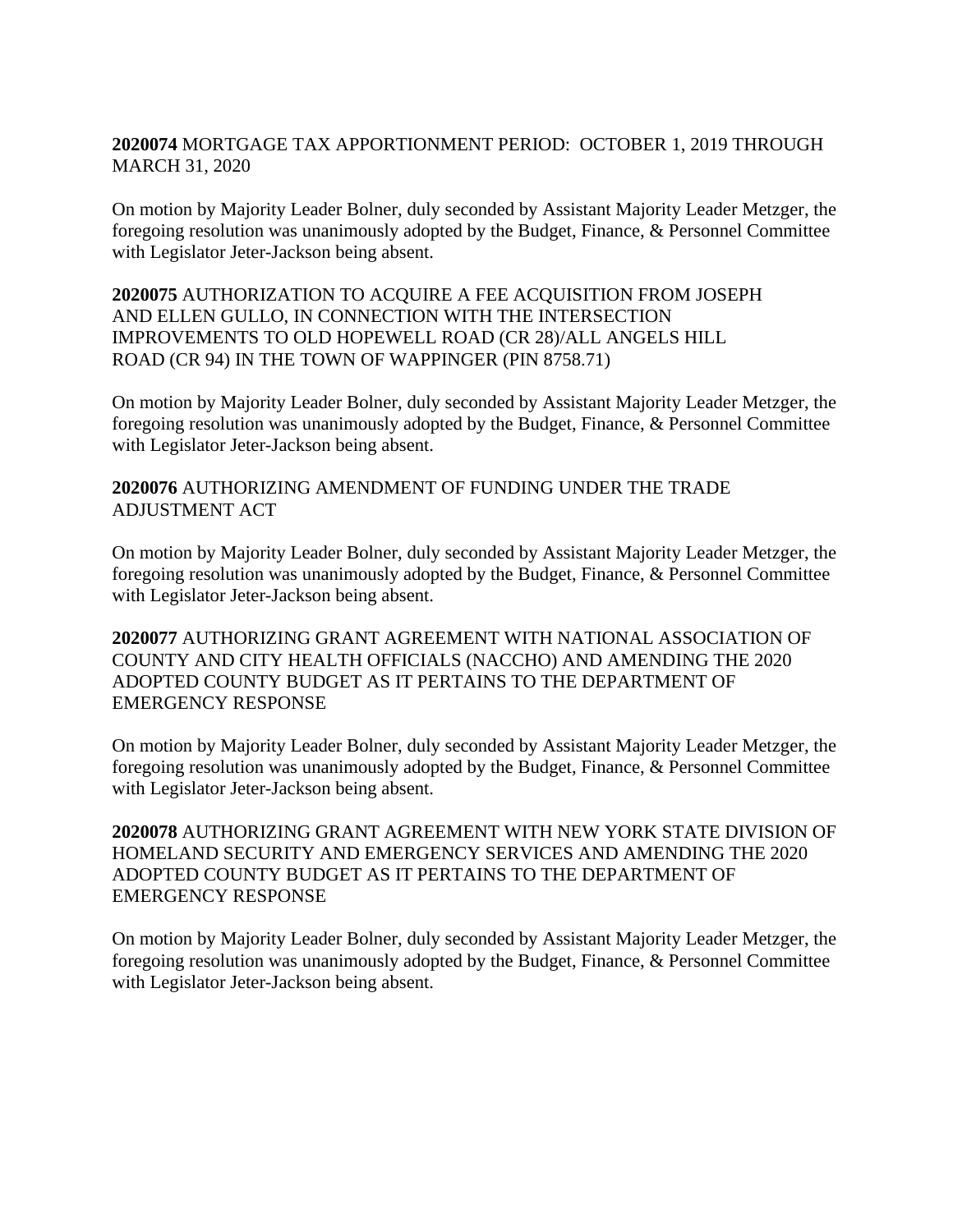## **2020079** AMENDING THE 2020 ADOPTED COUNTY BUDGET AS IT PERTAINS TO THE DEPARTMENTS OF EMERGENCY RESPONSE AND BEHAVIORAL AND COMMUNITY HEALTH FOR EMERGENCY SUPPLIES AND EQUIPMENT, AND COMMUNICATION OUTREACH TO THE RESIDENTS OF THE COUNTY TO AID WITH THE COVID-19 PANDEMIC CRISIS

On motion by Majority Leader Bolner, duly seconded by Assistant Majority Leader Metzger, the foregoing resolution was unanimously adopted by the Budget, Finance, & Personnel Committee with Legislator Jeter-Jackson being absent.

**2020080** EXPANDED RESOURCES FOR PUBLIC INFORMATION DURING THE COVID-19 EMERGENCY *– PULLED BY SPONSORS 5/5/2020*

### **2020081** EXPANDED EMERGENCY FOOD SUPPORT

Minority Leader Edwards, duly seconded by Majority Leader Bolner, moved the foregoing resolution. Discussion on Resolution No. 2020081 proceeded as follows:

Majority Leader Bolner made a motion, duly seconded by Minority Leader Edwards, to amend the resolution as follows:

WHEREAS, Dutchess County has established relationships with community non-profit organizations to meet the ongoing needs of vulnerable populations, and, therefore, be it

**WHEREAS, Dutchess County Government established "Dutchess Responds" to serve as a connection for residents who need assistance with food, transportation and household essentials, and**

**WHEREAS, central to these efforts is the Dutchess Responds Fund in partnership with Community Foundations of the Hudson Valley, which helps community partners provide critical support to residents experiencing hardships as a result of the evolving health emergency, therefore, be it**

RESOLVED, that the legislature appropriates up to \$100,000 to assist community organizations in meeting Dutchess County residents' emergency needs for food and other essentials over the next two months, until and unless the County Executive deems state and federal emergency aid sufficient to meet such needs, and, be it further

The fiscal impact statement was also amended.